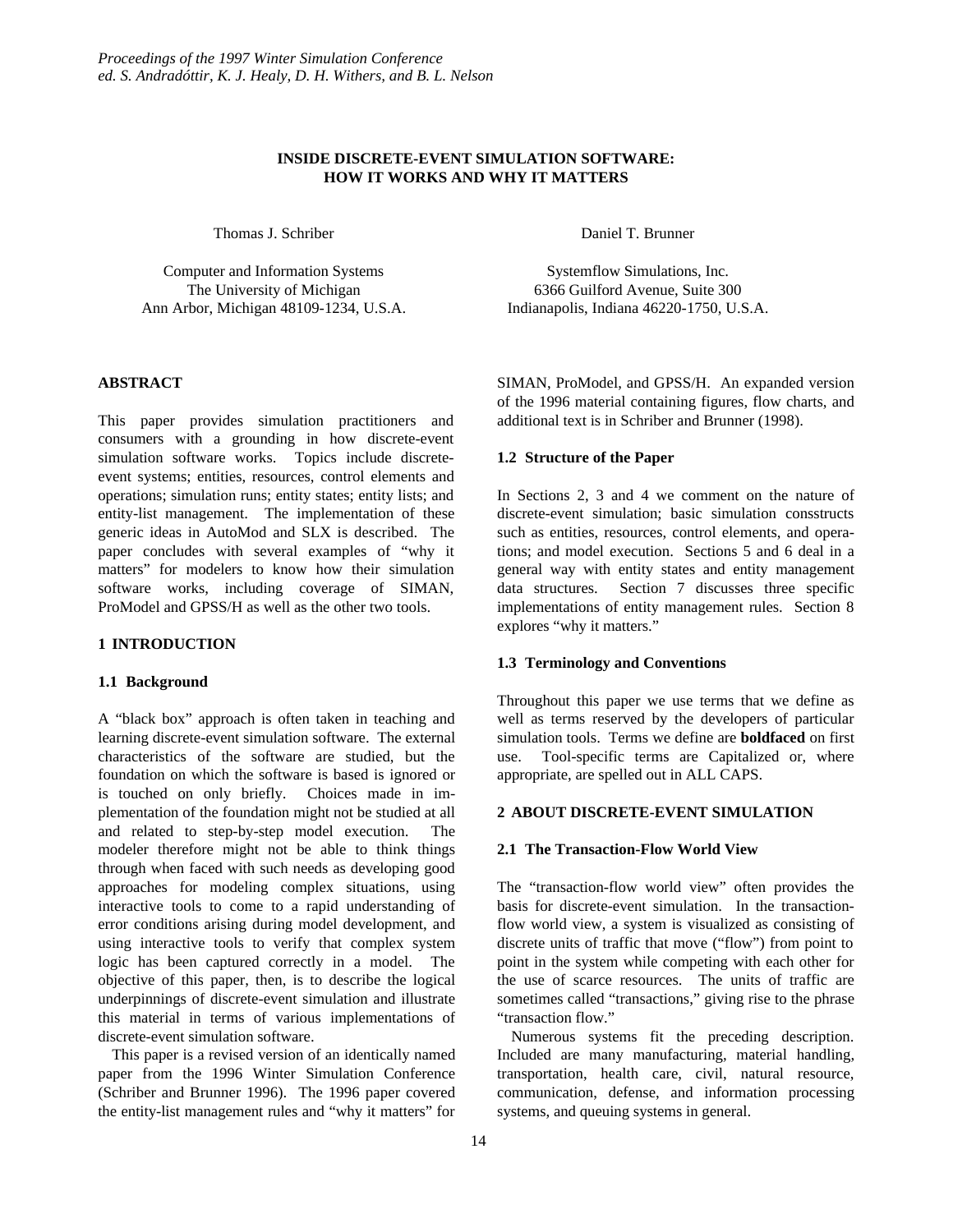#### **2.2 The Nature of Discrete-Event Simulation**

A discrete-event simulation is one in which the state of a model changes at only a discrete, but possibly random, set of simulated time points. Two or more traffic units often have to be manipulated at one and the same time point. Such "simultaneous" movement of traffic at a time point is achieved by manipulating units of traffic *serially* at that time point. This often leads to logical complexities in discrete-event simulation because it raises questions about th e *order* in which two or more units of traffic are to be manipulated at one time point.

#### **2.3 Discrete-Event Modeling Languages**

The challenges faced by a *modeler* escalate for the *designer* of a modeling language. The designer must take the logical requirements of discrete-event simulation into account in a generalize d way. Choices and tradeoffs exist. As a result, although discrete-event simulation languages are similar in broad terms, they can and typically do differ in subtle but important particulars.

# **3 ENTITIES, RESOURCES, CONTROL ELEMENTS, AND OPERATIONS**

The term **entity** is used here to designate a unit of traffic (a "transaction"). Entities instigate and respond to **events**. An event is a happening that changes the state of a model (or system). In a model of an order-filling system, for example, the arrival of an order, which is an event, might be simulated by bringing an entity into the model.

There are two possible types of entities, here referred to as **external entities** and **internal entities** . External entities are those whose creation and movement is explicitly arranged for by the modeler. In contrast, internal entities are created and manipulated implicitly by the simulation software itself. For example, internal entities might be used in some languages to simulate machine *failures*, whereas external entities might be used to simulate the *use* of machines.

The term **resource** designates a system element that provides service (such as a drill, an automated guided vehicle, or space in an input buffer). The users of resources are usually entities. (A work-in-process entity claims space in an input buffer, then captures an automated guided vehicle to move it to the input buffer.) Resources are usually capacity-limited, so entities compete for their use and sometimes must wait to use them, experiencing delay as a result.

The term **control element** designates a construct that supports other delays or logical alternatives based on a system's state. Control elements can take the form of switches, counters, user data values, and system data values built into the modeling tool. Complex control may rely on truth-valued expressions that use arithmetic and/or Boolean combinations of control elements.

An **operation** is a step carried out by or on an entity while it moves through a system. The operations applicable to a ship at a harbor might be these: arrive; capture a berth; capture a tugboat; get pulled into the berth; free the tugboat; load cargo; etc.

# **4 OVERVIEW OF MODEL EXECUTION**

#### **4.1 Experiments, Replications, and Runs**

A simulation project is composed of **experiments** . Experiments are differentiated by the use of alternatives in a model's logic and/or data. An alternate part sequencing rule might be tried, for example, or the quantity of various machines might be varied.

Each experiment consists of one or more **replications** (trials). A replication is a simulation that uses the experiment's model logic and data but a different set of random numbers, and so produces different statistical results that can then be analyzed across a set of replications.

A replication involves initializing the model, running it until a run-ending condition is met, and reporting results. This "running it" phase is called **run**.

# **4.2 Inside a Run**

During a run the simulatio n **clock** (an internally managed, stored data value) tracks the passage o fsimulated time (as distinct from *wall-clock* time). The clock advances in discrete steps (typically of unequal size) during the run. After all possible actions have been taken at a given simulated time, the clock is advanced to the time of the next earliest event. Then the appropriate actions are carried out at this new simulated time, etc.

The execution of a run thus takes the form of a twophase loop: "carry out all possible actions at the current simulated time," followed by "advance the simulated clock," repeated over and over again until a run-ending condition comes about. The two phases are here respectively called the **Entity Movement Phase** (EMP) and the **Clock Update Phase** (CUP).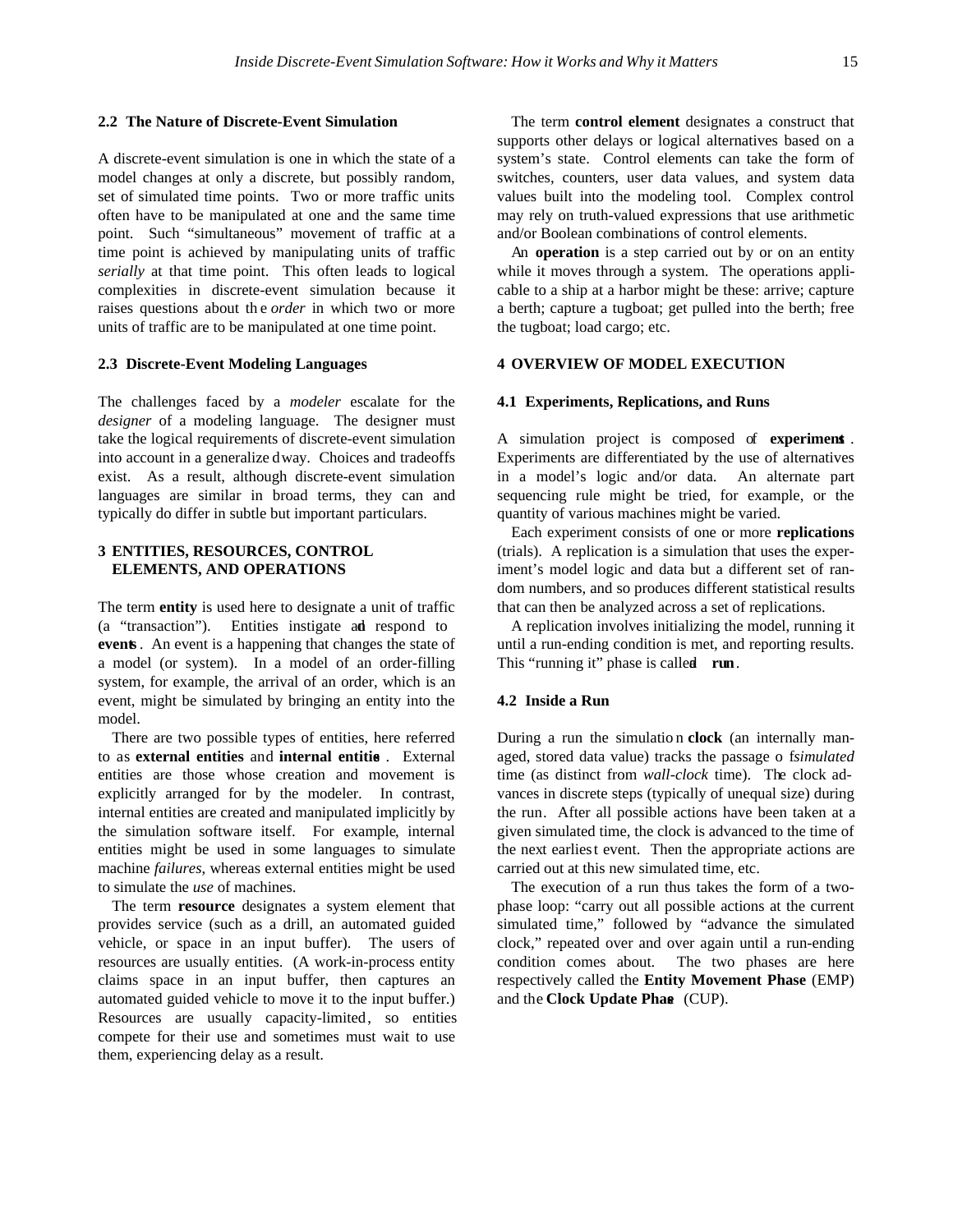# **5 ENTITY STATES**

Entities migrate from state to state while they work their way through a model. An entity is always in one of five alternative states, as detailed below.

# **5.1 The Active State**

The **Active State** is the state of the currently moving entity. Only one entity moves at any instant of *wall-clock* time. This entity progresses through its operations nonstop until it encounters a delay. It then migrates to an alternative state. Some other entity then becomes the next active entity. And so on.

# **5.2 The Ready State**

During an Entity Movement Phase there may be *more than one* entity ready to move, and yet entities can only move (be in the Active State) one-by-one. The **Ready State** is the state of entities waiting to enter the Active State during the current Entity Movement Phase.

## **5.3 The Time-Delayed State**

The **Time-Delayed State** is the state of entities waiting for a *known* future simulated time to be reached so that they can then (re)enter the Ready State. A "part" entity is in a Time-Delayed State, for example, while waiting for the future simulated time at which an operation being performed on it by a machine will come to an end.

## **5.4 The Condition-Delayed State**

The **Condition-Delayed State** is the state of entities delayed until some specified condition comes about, e.g., a "part" entity might wait in the Condition-Delayed State until its turn comes to use a machine. Condition-Delayed entities are removed *automatically* from the Condition-Delayed state when conditions permit.

## **5.5 The Dormant State**

Sometimes it is desirable to put entities into a state from which no escape will be triggered automatically by changes in model conditions. We call this state the **Dormant State.** Dormant-State entities rely on modelersupplied logic to transfer them from the Dormant State back to the Ready State. Job-ticket entities might be put into a Dormant State, for example, until an operator entity decides which job-ticket to pull next.

## **6 ENTITY MANAGEMENT STRUCTURES**

Simulation software uses the following lists to organize and track entities in the five entity states.

## **6.1 The Active Entity**

The active entity forms an unnamed "list" consisting only of the active entity. The Active-State entity moves nonstop until encountering an operation that puts it into another state (transfers it to another list) or removes it from the model. A Ready-State entity then becomes the next Active-State entity. Eventually there is no possibility of further action at the current time. The EMP then ends and a Clock Update Phase begins.

# **6.2 The Current Events List**

Entities in the Ready State are kept in a single list here called the **current events list** (CEL). Entities migrate to the current events list from the future events list, from delay lists, and from user-managed lists. (Each of these latter lists is described below). In addition, entities cloned from the Active-State entity usually start their existence on the current events list.

#### **6.3 The Future Events List**

Entities in the Time-Delayed State belong to a single list into which they are inserted at the beginning of their time-based delay. This list, called the **future events list** (FEL) here, is usually ranked by increasing entity **move time.** (Move time is the simulated time at which an entity is scheduled to try to move again.) At the time of entity insertion into the FEL, the entity's move time is calculated by adding the value of the simulation clock to the known (sampled) duration of the time-based delay.

After an Entity Movement Phase is over, the Clock Update Phase sets the clock's value to the move time of the FEL's highest ranked (smallest move time) entity. This entity is then transferred from the FEL to the CEL, migrating from the Time-Delayed State to the Ready State and setting the stage for the next EMP to begin.

The preceding statement assumes there are not *other* entities on the FEL whose move time matches the clock's updated value. In the case of move-time ties, some tools will transfer all the time-tied entities from the FEL to the CEL during a single CUP, whereas other tools take a "one entity transfer per CUP" approach.

Languages that work with internal entities usually use the FEL to support the timing requirements of these entities. The FEL is typically composed both of external and internal entities in such languages.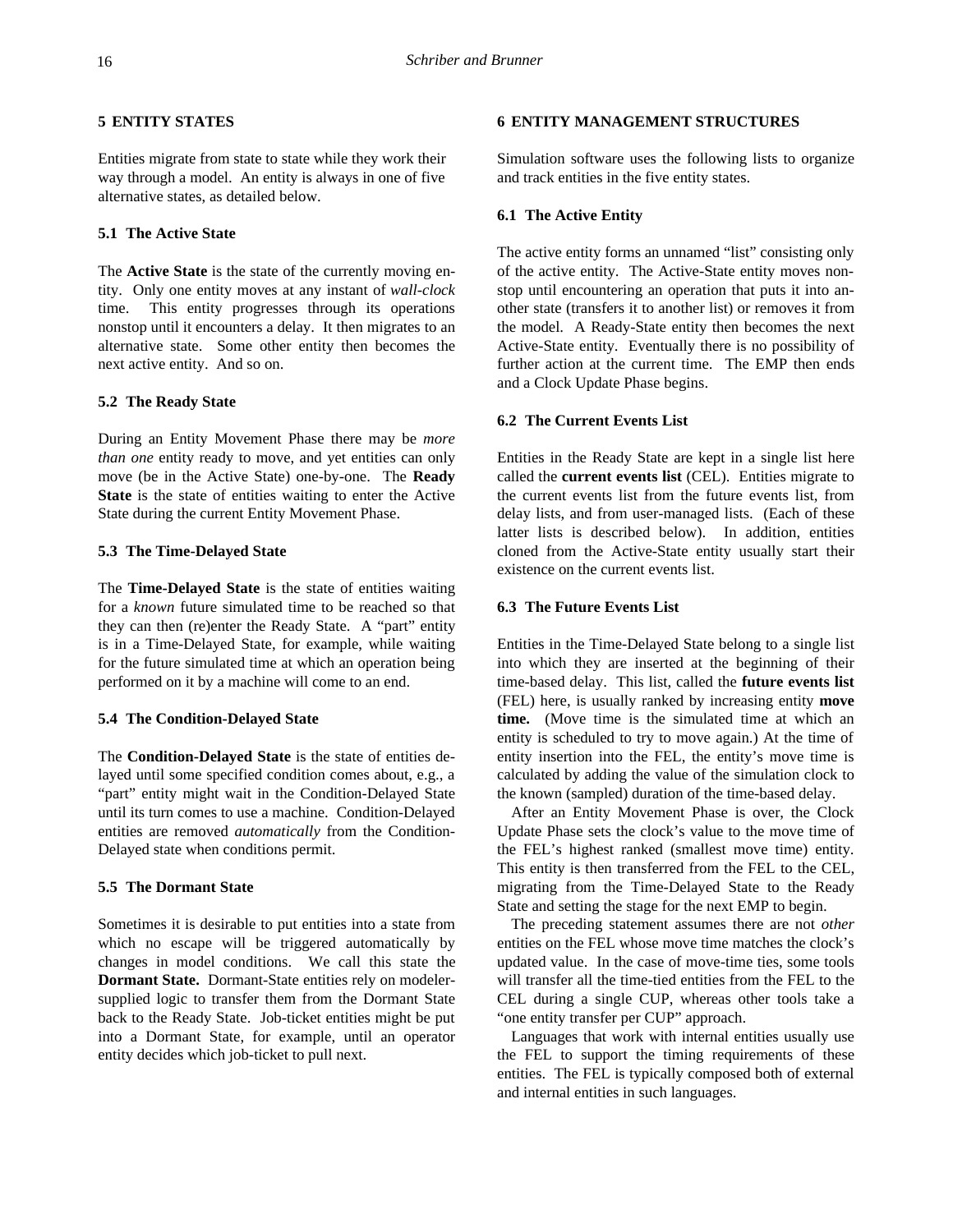#### **6.4 Delay Lists**

**Delay lists** are lists of entities in the Condition-Delayed State. These entities are waiting for a condition to come about (e.g., waiting their turn to use a machine) so they can be transferred automatically into the Ready State on the current events list. Delay lists, which are generally created automatically by the simulation software, are managed by using **related waiting** or **polled waiting** .

If a delay can be related easily to events in the model that might resolve the condition, then related waiting can be used to manage the delay list. For example, suppose a machine's status changes from busy to idle. In response, the software can automatically remove the next machineusing entity from the appropriate delay list and put it in the Ready State on the current events list. Related waiting is the prevalent approach used to manage conditional delays.

If the delay condition is too complex to be related easily to events that might resolve it, polled waiting can be used. With polled waiting the software checks routinely to see if entities can be transferred from one or more delay lists to the Ready State. Complex delay conditions for which polled waiting can be useful include Boolean combinations of state changes, e.g., a part supply runs low *or* an output bin needs to be emptied.

## **6.5 User-Managed Lists**

**User-managed lists** are lists of entities in the Dormant State. The modeler must take steps to establish such lists and provide the logic needed to transfer entities to and from the lists. (The underlying software has no way to know why entities are put into user-managed lists and so has no basis for removing entities from such lists.)

# **7 IMPLEMENTATION IN TWO TOOLS**

The tools chosen for commentary on implementation particulars are AutoMod, Version 8, from AutoSimulations, Inc., and SLX, Release 1, from Wolverine Software Corporation. (See the References.) A previous version of this paper (Schriber and Brunner 1996) covered Systems Modeling Corporation's SIMAN, ProModel Corporation's ProModel, and Wolverine Software Corporation's GPSS/H in similar detail. These five are among more than *fifty* tools reported in 1995 for discrete-event simulation (Swain 1995). Some other tools might be better suited than any of these for particular modeling activities, but we think that these tools are representative. (Those interested in the possibility of implementing discrete-event simulation models in a non-simulation programming language such as C or C++ are referred to Balci 1988.)

## **7.1 AutoMod**

AutoMod equivalents for the preceding generic terms are given in Table 1. For example, AutoMod uses *Actions* to specify operations for *Loads*.

|  |  | Table 1: AutoMod Terminology |
|--|--|------------------------------|
|--|--|------------------------------|

| <b>Generic Term</b>        | <b>AutoMod Equivalent</b> |
|----------------------------|---------------------------|
| <b>External Entity</b>     | Load                      |
| <b>Internal Entity</b>     | Logical Load              |
| Resource                   | Resource; Queue; Block    |
| Control Element            | Counter:                  |
|                            | Process Traffic Limit     |
| Operation                  | Action                    |
| <b>Current Events List</b> | <b>Current Event List</b> |
| <b>Future Events List</b>  | <b>Future Event List</b>  |
| Delay List                 | Delay List;               |
|                            | Condition Delay List;     |
|                            | <b>Load Ready List</b>    |
| User-Managed List          | Order List                |

#### **7.1.1 The Current Event List**

The current events list is named the Current Event List in AutoMod. Cloned Loads, Loads leaving the Future Event List due to a clock update, and Loads ordered off Order Lists are placed immediately on the CEL. The insertion rule is to rank by priority and then FIFO within the priority class.

When the CEL becomes empty, the Condition Delay List (see below) is checked, and Loads may be transferred from there to the CEL. This continues until the CEL is empty and no more Loads can be transferred, at which point the EMP is over and a CUP is initiated.

# **7.1.2 The Future Event List**

The AutoMod Future Event List (FEL) is like future events lists in other tools. Loads arrive on the FEL in the Time-Delayed State by executing a WAIT FOR statement. AutoMod allows the specification of time units (day, hr, min, sec) in a WAIT FOR statement.

The AutoMod CUP will remove multiple Transactions from the FEL if they are tied for the earliest move time, inserting them one by one into their appropriate place on the CEL.

There are also internal entities in AutoMod, called Logical Loads, that do things such as wait on the FEL to trigger scheduled shift breaks.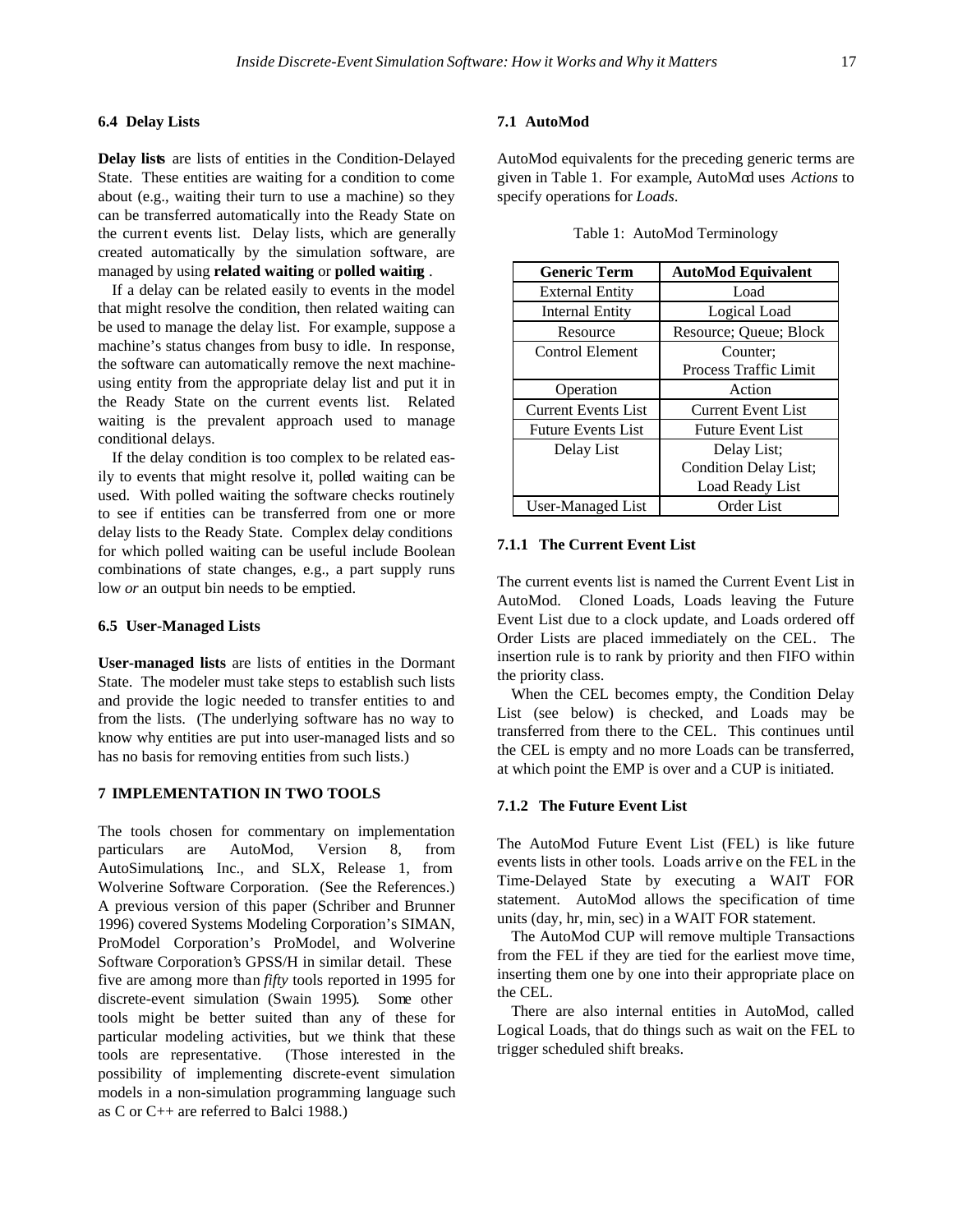## **7.1.3 Delay Lists**

Delay Lists (DL) are lists of loads waiting to claim capacity of a finite capacity element (a resource or control element such as an individual Resource, Queue, Block, Counter, or Process). Each finite capacity element within the model has one DL associated with it.

The waiting that results from this mechanism is related waiting. Whenever capacity is freed, one Load from the head of the element's DL gets tentatively placed on the CEL (but a placeholder is left on the DL). When that Load is encountered during the EMP, it tries to claim the requested capacity. If it fails (for example because it wants two units but only one is free), it is returned to the DL in its original place.

Immediately after this evaluation (and before the active Load executes any more Actions), if there is still any capacity, the *next* Load on the DL is placed on the CEL. Processing of the active Load then continues. After each time a tentatively placed Load is evaluated during the EMP, the existence of available capacity will cause another Load to be removed from the DL.

#### **7.1.4 The Condition Delay List**

For conditional waiting other than the five cases enumerated above, AutoMod has a WAIT UNTIL statement that results in polled waiting. WAIT UNTIL conditions can be compounded using Boolean operators. If a Load executes a WAIT UNTIL and the condition is false, the Load is placed on a single global AutoMod list called the Condition Delay List (CDL).

After the CEL has been emptied, but before the simulation clock progresses, *all* loads on the CDL are moved to the CEL *if* there has been a state change to at least one element of the same general type (e.g. Queue) that *any* Load on the CDL is waiting for. (This mechanism is primarily polled although the global triggering mechanism is related.)

If the CEL is now non-empty then the EMP resumes. If the condition that a CEL Load is waiting for is false, AutoMod moves that Load from the Current Event List back to the CDL. The CDL may get emptied multiple times during one EMP until eventually the CEL gets emptied without having triggered a state change related to any Load on the CDL. A CUP then occurs.

Because of the potential for repetitive list migration when using WAIT UNTIL, AutoMod's vendor encourages users to use Order Lists or other explicit control mechanisms to manage complex waiting.

## **7.1.5 Order Lists**

AutoMod implements the Dormant State with Order Lists, which are user-managed lists of Loads. After a Load puts itself onto an Order List (by executing a WAIT TO BE ORDERED Action), it can only be removed by another Load (which executes an ORDER Action). Loads successfully ordered are placed immediately on the CEL (one at a time according to how they were chosen from the Order List, and ranked on the CEL FIFO by priority).

Order Lists can achieve performance improvements over CDL waiting because Order Lists are never scanned except on explicit request.

AutoMod Order Lists offer several interesting wrinkles including the ability for an ordering Load to place a back order if the ORDER action is not satisfied, the ability for a Load on an Order List to be ordered to *continue* (to the next Action) instead of to a Process (this feature is useful for control handshaking), and the ability to have a function called for each Load on the Order List (by using the ORDER…SATISFYING Action).

## **7.1.6 Other Lists**

AutoMod has a number of material handling constructs that are integrated with Load movement. For vehicle systems there are three other types of lists. Loads on Load Ready Lists (LRL) (one list per vehicle system) are waiting to be picked up by a vehicle. Loads claimed and picked up by a vehicle reside on the vehicle's Vehicle Claim List (VCL) and Vehicle Onboard List (VOL) respectively, during which time, the vehicle becomes the active "load" and moves among AutoMod's lists (FEL, CEL, and possibly DLs) instead of the Load.

# **7.2 SLX**

SLX is a hierarchical language in which the built-in primitives are at a lower level than most simulation languages, facilitating user (or developer) definition of the behavior of many system elements. This philosophy allows the SLX developer to create higher-level modeling tools whose constructs have precisely defined yet modifiable behavior.

Equivalents for the generic terms for users of low-level SLX are given in Table 2. For example, SLX uses *Control Variables* to act as Control Elements. The "control" modifier can be attached to a global or local Variable of any data type (integer, real, string, etc.). (A local Variable is analogous to an attribute in other tools.)

Note that SLX has two types of Objects: Active and Passive. An Active Object is distinguished from a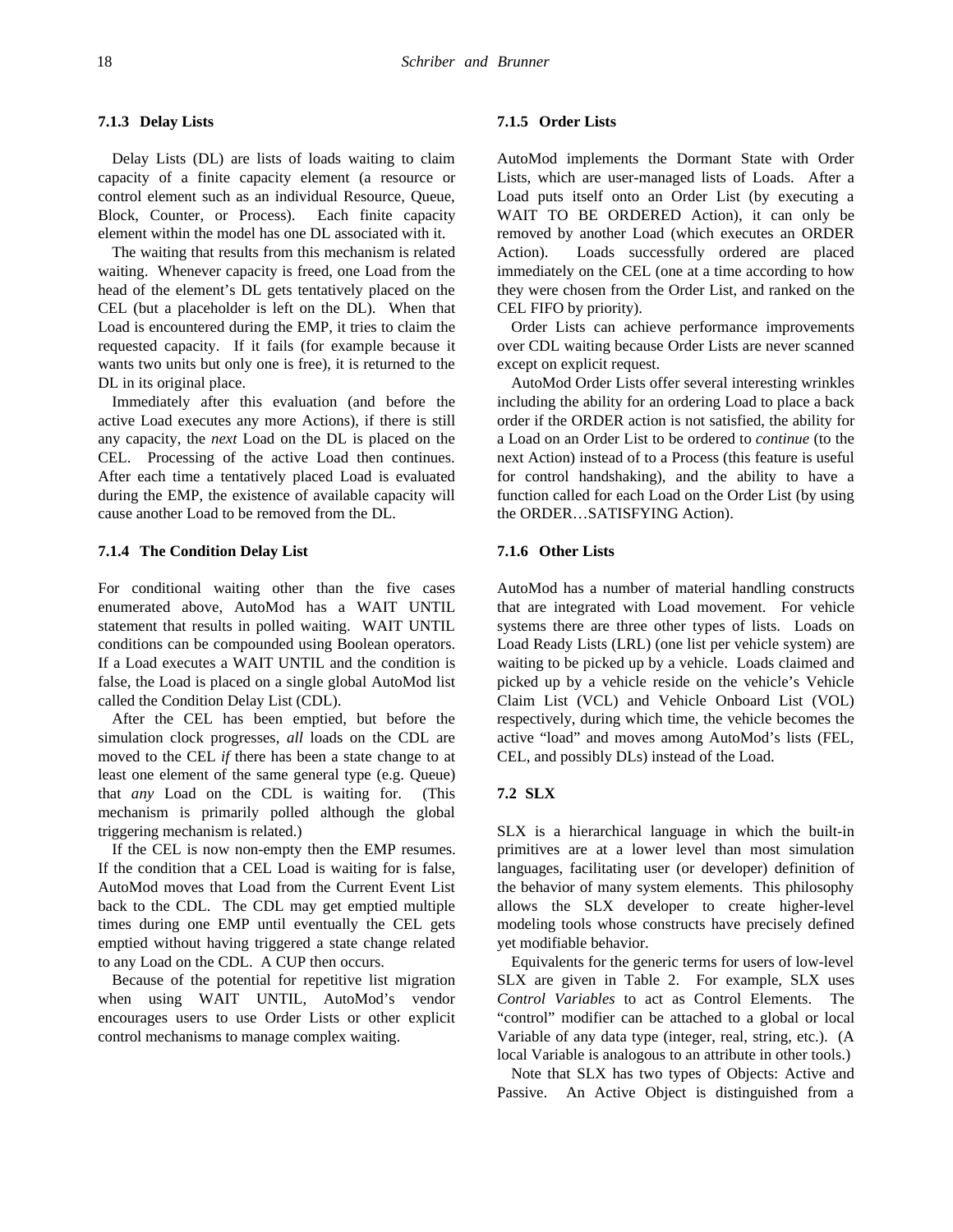Passive Object by the presence of actions – executable Statements – in an Active Object's Class definition.

| <b>Generic Term</b>        | <b>SLX Equivalent</b>         |
|----------------------------|-------------------------------|
| <b>External Entity</b>     | Active Object and its Puck(s) |
| <b>Internal Entity</b>     | none                          |
| Resource                   | Control Variable              |
| <b>Control Element</b>     | Control Variable              |
| Operation                  | Statement                     |
| <b>Current Events List</b> | <b>Current Events Chain</b>   |
| <b>Future Events List</b>  | <b>Future Events List</b>     |
| Delay List                 | Delay List                    |
| <b>User-Managed List</b>   | Set (see section 7.2.4)       |

Table 2: SLX Terminology (low-level)

Table 3 shows how higher-level tools based on SLX might exploit the definitional capabilities of SLX.

Table 3: Tools Based On SLX

| <b>Generic Term</b>      | <b>SLX Equivalent</b>     |
|--------------------------|---------------------------|
| Resource                 | Active or Passive Object  |
| Control Element          | Active or Passive Object  |
| Operation                | User-defined Statement    |
| Delay List               | User-defined based on Set |
| <b>User-Managed List</b> | User-defined based on Set |

## **7.2.1 The Current Events Chain**

The current events list is named the Current Events Chain (CEC) in SLX. The members of the CEC are called Pucks.

What is a Puck? SLX dissociates the concept of an Active Object (with its associated local data) from a Puck, which is the "moving entity" that executes the actions, carries its own entity scheduling data, and migrates from list to list. The effect of this dissociation is that a single Object can "own" more than one Puck. All Pucks owned by a single Object share the Object's local data (attributes). On e application of this "local parallelism" feature is the use of a second Puck to simulate a balk time while the original Puck is waiting for some condition (Henriksen 1996).

Activating a new Object creates one Puck and launches that Puck into the actions. In many cases no additional Pucks are ever created, and the combination of an Active Object and its Puck forms the equivalent to an entity in the terminology of this paper. (Passive Objects have no actions and therefore own no Pucks.)

Newly activated Pucks, Pucks leaving the Future Event List due to a clock update, and reactivated Pucks (see 7.2.4 below) are placed immediately into the CEC. The CEC is ranked FIFO by priority. The SLX CEC is empty when an EMP ends.

# **7.2.2 The Future Events List**

The SLX Future Events List (FEL) is like future events lists in other tools. Loads arrive on the FEL in the Time-Delayed State by executing an ADVANCE statement.

The SLX CUP will remove multiple Pucks from the FEC if they are tied for the earliest move time, inserting them one by one into their appropriate place on the CEC.

Because the low-level primitives in SLX do not include downtimes or even repetitive Puck generation, all activity on the SLX FEL unfolds as specified by the developer of the SLX model. However, if a user is using a model (or a model builder) that contains higher-level primitives defined by a developer, chances are that all kinds of things are going on behind the scenes, hidden from the higher-level user's view.

#### **7.2.3 Delay Lists**

Delay Lists (DL) are lists of Pucks waiting (through WAIT UNTIL) for state changes in any combination of Control Variables and the simulation clock value. All higher-level constructs defined by developers can use this mechanism. Each Control Variable (which may be a local Variable, in which case there is one for each Object in the Class) has a separate DL associated with it.

A DL is ranked by order of insertion. The entire contents of a DL are removed whenever the associated Control Variable changes value and are inserted one at a time into the CEC. Removed Pucks that are waiting on compound conditions are removed from each other Delay List to which they belong. As these entities are encountered on the CEC during the EMP, those failing to pass their WAIT UNTIL are returned to the Delay List(s) for those Control Variables still contributing to the falseness of the condition.

For conditions that include a reference to the clock, the Puck is inserted if necessary into the FEL, subject to early removal from the FEL if the condition becomes true do to other Control Variable changes.

This low-level related waiting mechanism based on Control Variables is the default SLX approach to modeling all types of simple or compound Condition-Delayed states.

## **7.2.4 Sets and User-Managed Waiting**

SLX handles the Dormant State in a unique way. Instead of moving the Puck from the active state to a usermanaged list and suspending it, all in the same operation, SLX breaks this operation into two pieces.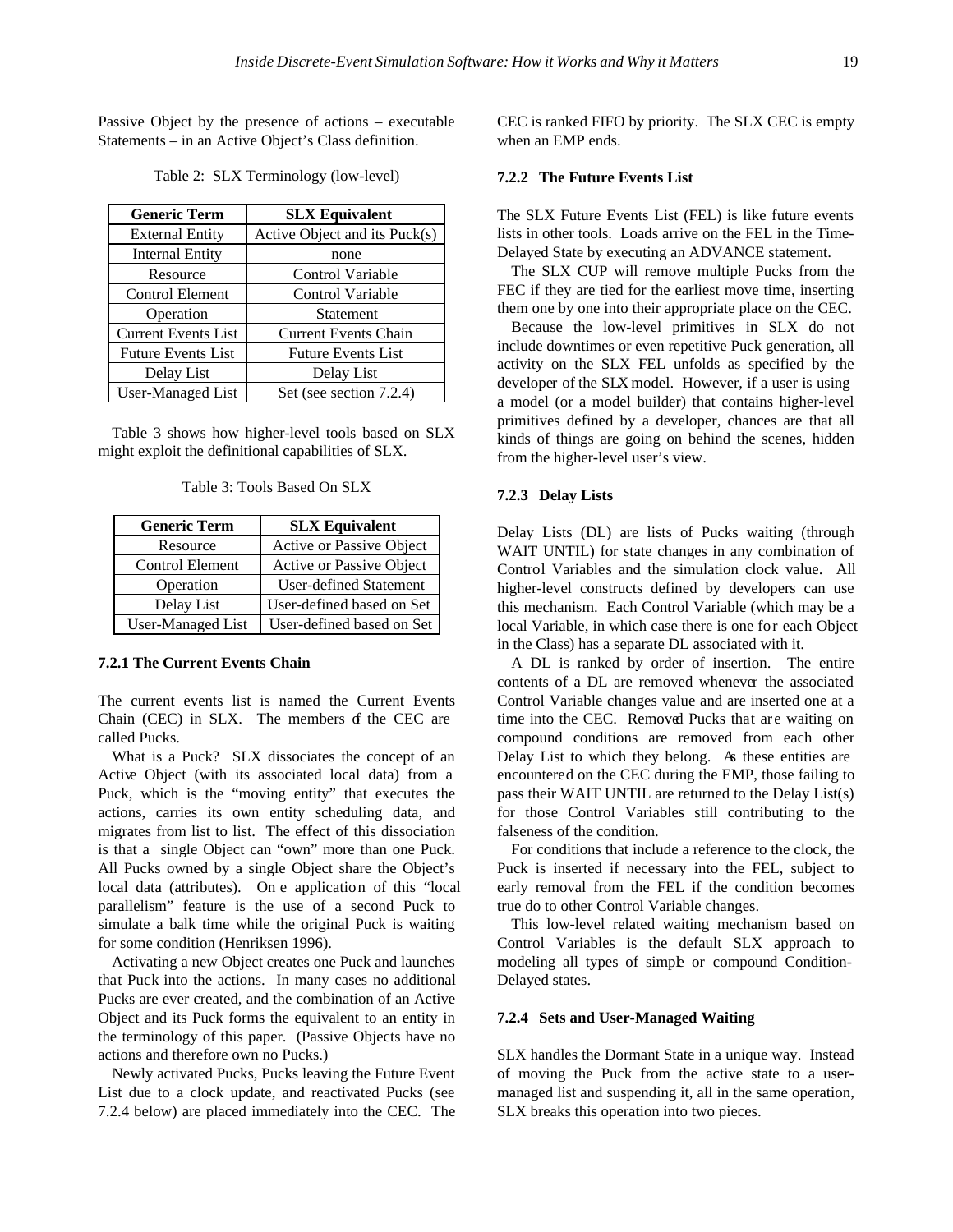First, the Puck should join a Set. But joining a Set does not automatically suspend the Puck. A Puck can belong to any number of Sets. Set membership merely provides other Pucks with access to the member Puck.

To go into the Dormant state, a Puck executes a WAIT statement. It then is suspended indefinitely, outside of any particular list, until another Puck identifies the waiting Puck and executes a REACTIVATE statement on it. Often the REACTIVATEing Puck is scanning a Set to find the Puck to REACTIVATE, but a Set is not exactly the same as a user-managed list in our terminology. A Dormant-state Puck might be a member of no Sets (as long as a pointer to it has been stashed somewhere) or of one or more Sets.

An SLX developer can easily define a user-managed list construct, using Sets, WAIT, and REACTIVATE as building blocks, that mimics those of other languages or offer unique features of its own.

### **8 WHY IT MATTERS**

## **8.1 Overview**

We now describe five situations that reveal some of the practical differences in implementation particulars among SIMAN, ProModel, GPSS/H, AutoMod, and SLX. These differences reflect differing implementation choices made by the software designers.

None of the alternative approaches mentioned in each subsection is either intrinsically "right" or "wrong." The modeler simply must be aware of the alternative in effect in the simulation software being used and work with it to produce the desired outcome. (If a modeler is unaware of the alternative in effect, it is possible to mis-model a situation and perhaps not become aware of this fact.)

We finish the "why it matters" discussion with some comments on how knowledge of software internals is needed to make effective use of software checkout tools.

#### **8.2 Trying to Re-capture a Resource Immediately**

Suppose a part releases a machine, then immediately attempts to re-capture the machine. The modeler might – or might not – want a more highly qualified waiting part, if any, be the next to capture the machine.

Of interest here is the order of events following the giving up of a server. There are at least three alternatives: (1) Coupled with the giving up of the server is the *immediate* choosing of the next user of the server, without the releasing entity having yet become a contender for the server. (2) The choosing of the next user of the server is *deferred* until the releasing entity has become a contender. (3) "Neither of the above;" that is,

without paying heed to other contenders, the releasing entity recaptures the server immediately.

SIMAN implements (1) by default. ProModel implements (2). GPSS/H and AutoMod implement (3) by default. In SLX, using a low-level Control Variable as the resource state, the result is also (3). (However developers could implement higher-level resource constructs in SLX that behave in any of the three ways.)

## **8.3 The First in Line is Still Delayed**

Suppose two Condition-Delayed entities are waiting in a list because no units of a particular resource are idle. Suppose the first entity needs *two* units of the resource, whereas the second entity only needs *one* unit. Now assume that one unit of the resource becomes idle. The needs of the first list entity cannot yet be satisfied, but the needs of the second entity can. What will happen?

There are at least three possible alternatives: (1) Neither entity claims the idle resource unit. (2) The first entity claims the one idle resource unit and waits for a second unit. (3) The second entity claims the idle resource unit and goes on its way.

As in Section 8.2, each of these alternatives comes into play in the tools considered here. SIMAN (SEIZE) and ProModel (GET or USE) implement (1) and (2) respectively by default. AutoMod (GET or USE), GPSS/H (ENTER or TEST), and SLX (WAIT UNTIL on a Control Variable) implement (3) by default.

# **8.4 Yielding Control**

Suppose the active entity wants to give control to one or more Ready-State entities, but then needs to become the active entity again before the simulation clock has been advanced. This might be useful, for example, if the active entity has opened a switch permitting a set of other entities to move past a point in the model, and then needs to re-close the switch after the forward movement has been accomplished. (Perhaps a group of identicallyflavored cartons of ice cream is to be transferred from an accumulation point to a conveyor leading to a one-flavorper-box packing operation.)

In SIMAN and AutoMod, the effect can be accomplished approximately with a DELAY (SIMAN) or WAIT FOR (AutoMod) that puts the active entity into a Time-Delayed State for an arbitrarily short but non-zero simulated time.

In ProModel, "WAIT 0" can be used to put the active entity back on the FEL. It will be returned later (at the same simulated time) by the CUP to the Active State.

In GPSS/H, the active Transaction ("Xact") can execute a YIELD (BUFFER) Block to shift from the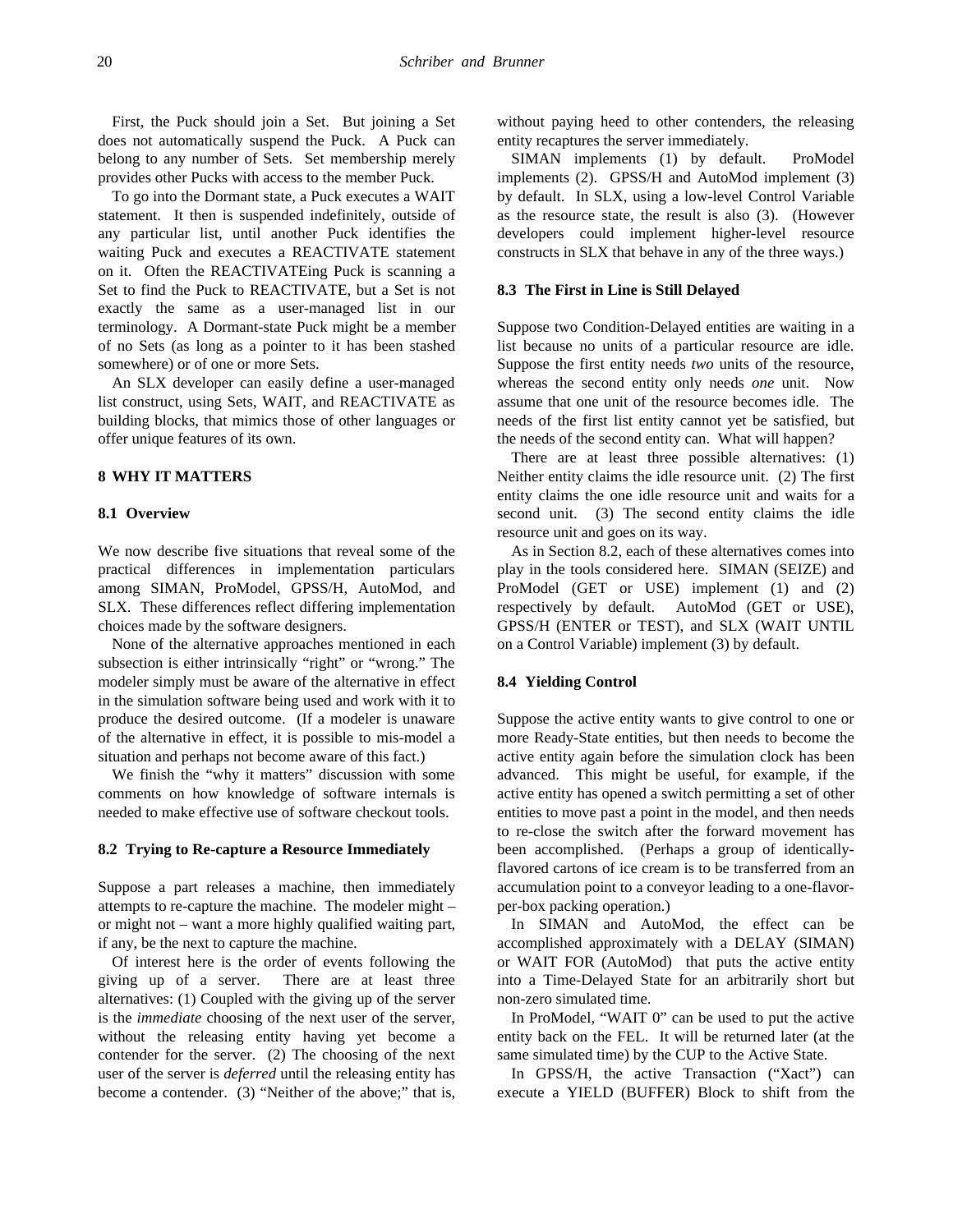Active State to the Ready State and restart the CEC scan. Higher-priority (and higher-ranked same priority) Xacts on the CEC can then try to become active, one by one, before the control-yielding Xact itself again becomes active at the same simulated time. (A "PRIORITY PR,YIELD" Block can alternatively be used in order to reposition the just-active Xact behind equal-priority Xacts on the CEC prior to restarting the scan.)

In SLX there is also a YIELD statement. Anormal YIELD shifts the active Puck to the back of its priority class on the CEC and picks up the next Puck. It is also possible to YIELD to a specific other Puck that is on the CEC, in which case the active Puck is not shifted.

# **8.5 Conditions Involving the Clock**

If an entity needs to wait until a particular clock value has been reached, every language has a time-dela y for FEL waiting. But what if an entity needs to wait for a compound condition involving the clock, such as "wait until my input buffer is empty or it is exactly 5:00 PM?"

A typical approach to this is to clone a dummy ("shadow") entity to do the time-based waiting. Management of dummy entities can be cumbersome, particularly for very complex rules. ProModel has no polled waiting, so a dummy entity would be required.

If a single entity tries to wait on a compound condition involving the clock, other problems can arise. SIMAN and AutoMod detect the truth of these conditions through their end-of-EMP polling mechanisms. GPSS/H also detects the truth through its version of polled waiting (refusal-mode TEST). But in the absence of a clone that waits on the FEL until exactly 5:00 PM, all three of those tools are subject to the possibility that the first EMP that finds the condition true has a clock value *greater* than 5:00 PM.

SLX recognizes the clock as a related wait-until target. A WAIT UNTIL using a future clock value in a way that contributes to the falseness of the condition will cause the Puck to be scheduled onto the FEL to force an EMP at the precise time referenced. This solves the greaterthan-the-desired-time problem. Note that this Puck may also be waiting on one or more delay lists.

## **8.6 Mixed-Mode Waiting**

Suppose many entities are waiting to capture a particular resource, while a user-defined controller entity is waiting for the condition "shift status is off-shift and number waiting is less than six and resource is not currently in use" to take some action (such as shutting the resource down, in languages that allow user-defined entities to shut down resources, or printing a status message). How can we guarantee that the controller will be able to cut in front of the waiting entities at the appropriate instant (before the resource is recaptured)?

One way to handle this would be through entity priorities, in languages that offer this mechanism. However, as described below, that may not work even if the controller has higher priority than any other entity.

The key issue is the method used to implement the waiting. If it is related for the entities and polled for the compound condition, things can get complicated. (This is what we mean by the term "mixed-mode waiting.") Every time the resource comes free, a new entity will be selected from a delay list immediately in SIMAN and via the CEL in AutoMod, in both cases preceding the end-of-EMP checking for polled wait conditions (and thereby ignoring the entity priority of the controller). There are many ways to work around this if desired, such as using a different type of operation to force a polled wait for entities wishing to use the resource.

In GPSS/H, using a high-priority controller Transaction at a refusal-mode TEST Block, the controller waits at the front of the CEC. The RELEASE of the Facility will trigger a scan restart and the controller will do its job.

In ProModel there is no polled waiting but there can be related waiting on compound conditions involving Variables. Variables would have to be defined and manipulated for each element of the Boolean condition and, to assure equal competition, the entities might also have to use WAIT UNTIL instead of GET or USE. Another possibility with ProModel would be to have the entity that frees the resource do some state-checking right away (in effect becoming a surrogate for the controller). This is possible because of the deferredselection method used by ProModel (see Section 8.2).

In the related waiting of SLX, a Puck awaiting a compound condition will be registered on the delay lists of those (and only those) Control Variables that are contributing to the falseness of the condition at the time it is evaluated. The SLX architecture (in which only global or local Control Variables and the clock can be referenced in any sort of conditional wait at the lowest level) assures that there will already be Variables underlying the state changes being monitored. The model developer needs only to be sure they are defined as Control Variables.

#### **8.7 Interactive Model Verification**

We now comment briefly on why a detailed understanding of "how simulation software works" supports interactive probing of simulation-model behavior.

In general, simulation models can be run interactively or in batch mode. Interactive runs are of use in checking out (verifying) model logic during model-building and in